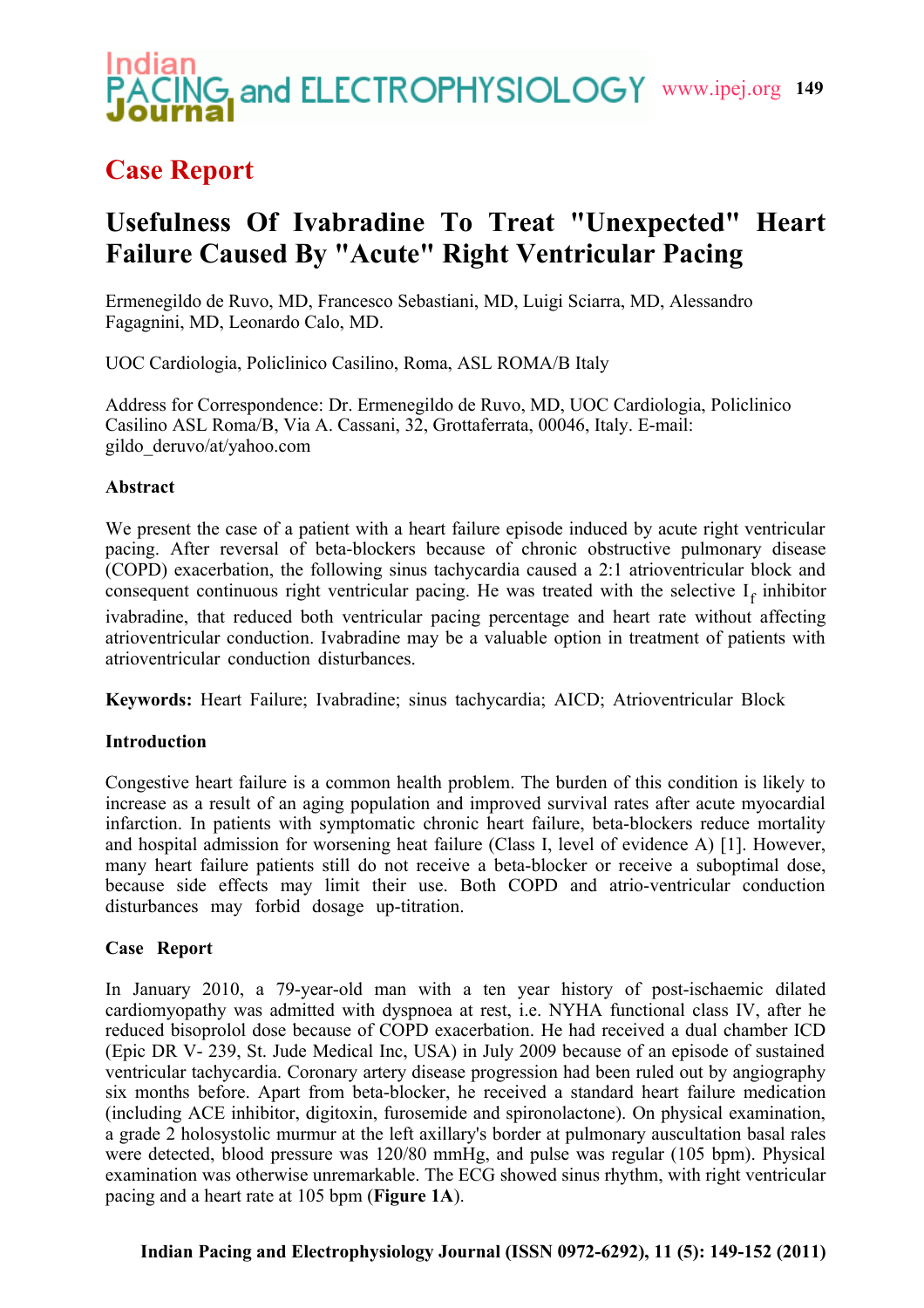

**Figure 1A**. ECG at admission: sinus tachycardia with right ventricular pacing



**Figure 1B**. ICD interrogation at admission reveals a 2:1 atrio-ventricular block

Chest X-ray demonstrated cardiomegaly with signs of pulmonary congestion. Laboratory test results revealed elevated but stable values of BUN (96 mg/dl) and creatinine (2.01 mg/dl). NTpro-BNP was 970.9 pg/ml. All other laboratory parameters including thyroid function were normal. Echocardiography demonstrated left ventricular (LV) dilation with an ejection fraction of 39 % calculated by the Teichholz' method. Color Doppler imaging demonstrated mitral regurgitation grade 3. At ICD interrogation 2:1 AV block with a narrow QRS was recognized (**Figure 1B**). We hypothesized a frequency dependent AV block. Thus, to slow heart rate the patient started the selective  $I_f$  channel inhibitor ivabradine at the dose of 5 mg bid, bisoprolol was stopped. The patient reported a prompt and marked symptomatic improvement. ECG showed sinus rhythm, with 1st degree AV block and left anterior hemiblock, without RVP (**Figure 2**). At noninvasive pacing stimulation (NIPS) a 2:1 AV conduction block was recorded with a drive of 600 ms. Three days after admission the patient was asymptomatic at rest and was discharged with a resting heart rate of 51 bpm. Echocardiography showed a slight increase of the left ventricular ejection fraction to 45%, and a reduction of mitral regurgitation to grade 2. Therefore, due to unexpected functional improvement, adequate heart rate control and reduction

#### **Indian Pacing and Electrophysiology Journal (ISSN 0972-6292), 11 (5): 149-152 (2011)**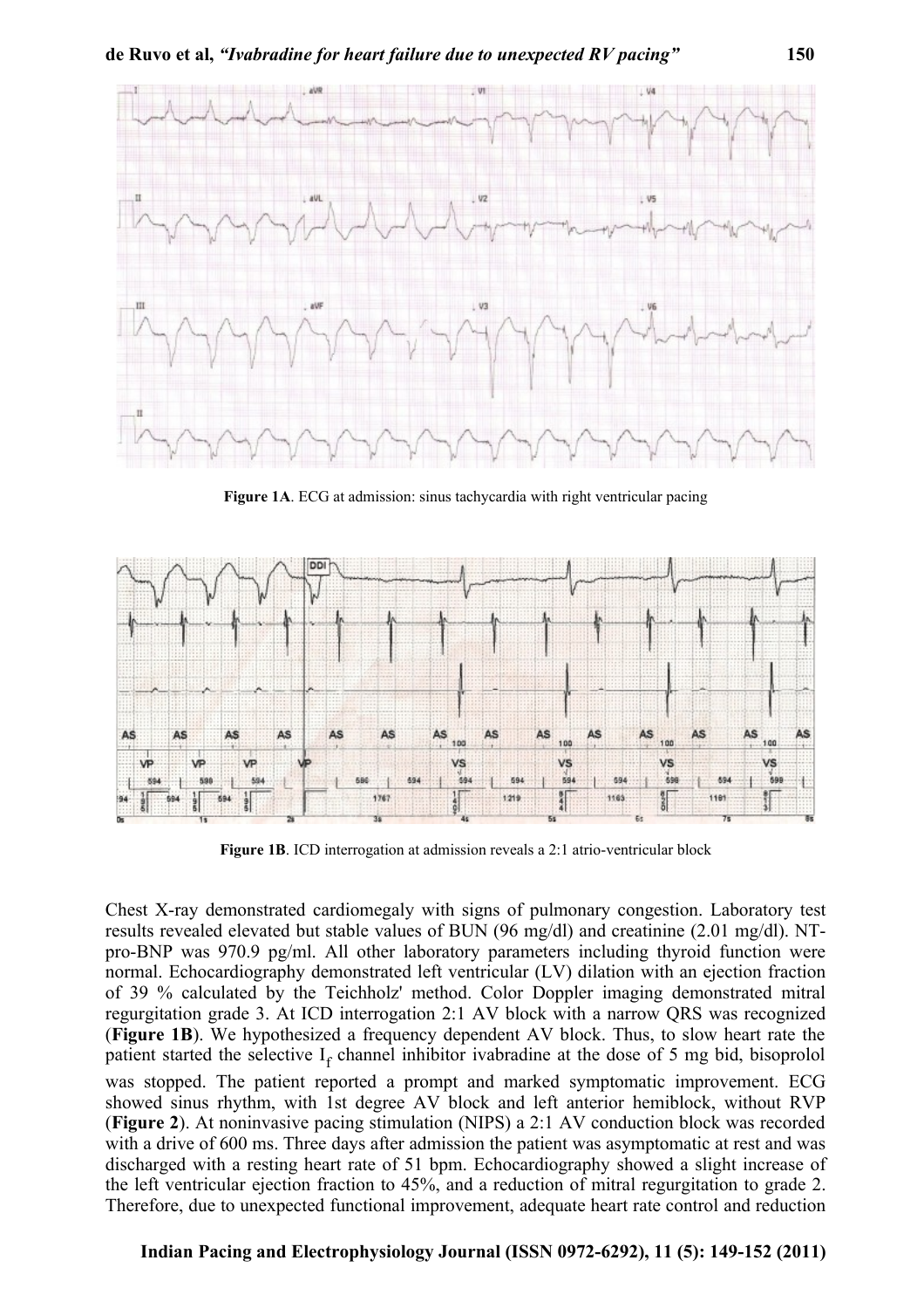of right ventricular pacing he was discharged. He is now in stable NYHA class II. No adverse effects to ivabradine treatment have been reported by the patient.



**Figure 2**. ECG at discharge: sinus bradycardia without right ventricular pacing

#### **Conclusion**

Faster resting heart rates represent per se a risk factor for cardiovascular mortality and HF hospitalization, despite optimal HF therapy. Heart rate may condition left ventricular filling, myocardial oxygen demand and coronary perfusion time. [2-3] Beta-blockers remain the therapy of choice in all patients with systolic heart failure, but they may worsen AV conduction and increase RV pacing percentage. Nevertheless, reduction of cumulative RV pacing as far as possible should be achieved in ICD patients. Several studies have demonstrated detrimental effects of right ventricular (RV) apical pacing on cardiac function [4-5]. The direct electric stimulation of the RV apex causes an abnormal activation sequence and mechanical dyssynchrony. In patients with LV dysfunction, these effects are more pronounced and permanent RV apical pacing may cause a higher risk of morbidity and mortality at long-term follow-up.

Sharma et al. showed in a post hoc analysis of the DAVID trial that DDDR RV pacing >40% was a univariate predictor of death and hospitalization for heart failure [4]. Smit et al. studied the effect of RV pacing on heart failure events in asymptomatic (NYHA class I) patients. Cumulative RV pacing >50% was associated with an increase in heart failure events and was an independent predictor of ICD shocks [5].

Ivabradine is a specific inhibitor of the  $I_f$  current of the sinus node, that induces a selective and

dose dependent HR reduction pure HR lowering agent without effects on atrioventricular conduction or contractility. The SHIFT study has recently assessed that heart rate reduction by direct sinus node inhibition can reduce cardiovascular mortality or HF hospitalization by 18% in patients with chronic heart failure and left-ventricular systolic dysfunction. In particular, this beneficial effect was mainly driven by a favourable effect on HF death/hospital admission (RRR 26%) [6] This case demonstrates that RV pacing may be reduced by controlling heart rate at rest by using ivabradine. Pure heart rate reduction without effect on AV conduction obtained by ivabradine may be a valuable option in order to avoid increase in RV pacing percentage in dual chamber ICD and pacemaker recipients when sophisticated algorhithms are not available or drug induced atrio-ventricular block may be detrimental. Further studies are needed to evaluate the use of Ivabradine to control HR in dual chamber pacemaker and ICD recipients with moderate to severe left ventricular dysfunction and atrio-ventricular conduction disturbances in order to obtain HR control without promoting right ventricular pacing.